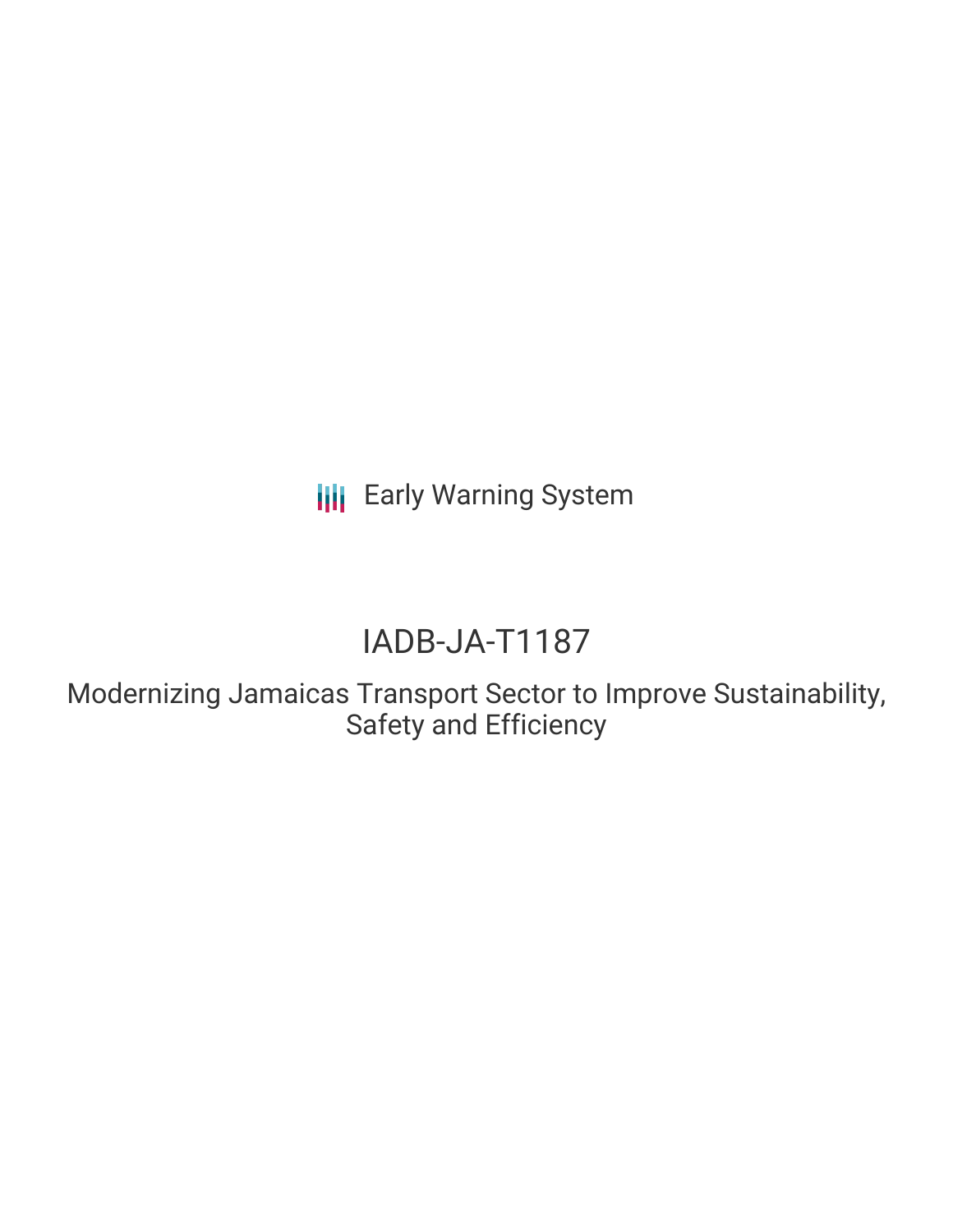

## **Quick Facts**

| <b>Countries</b>               | Jamaica                                                    |
|--------------------------------|------------------------------------------------------------|
| <b>Financial Institutions</b>  | Inter-American Development Bank (IADB)                     |
| <b>Status</b>                  | Approved                                                   |
| <b>Bank Risk Rating</b>        | C                                                          |
| <b>Borrower</b>                | Government of Jamaica                                      |
| <b>Sectors</b>                 | Agriculture and Forestry, Technical Cooperation, Transport |
| <b>Investment Type(s)</b>      | Grant                                                      |
| <b>Investment Amount (USD)</b> | $$0.20$ million                                            |
| <b>Project Cost (USD)</b>      | \$0.20 million                                             |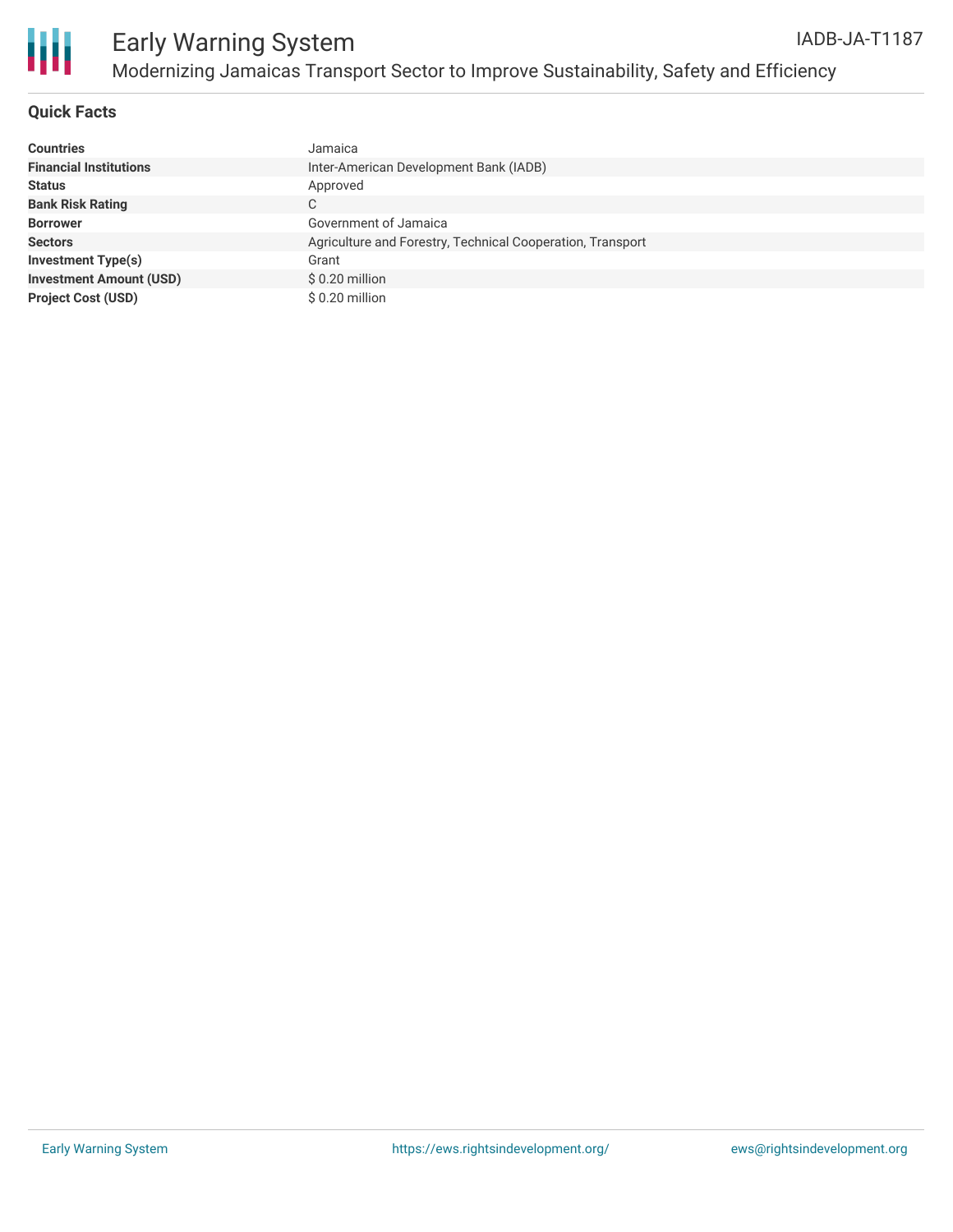

## **Project Description**

The general objective of this Technical Corporation (TC) is to support the Government of Jamaica (GoJ) as it takes tangible steps towards modernizing the Transport Sector to improve the governance, sustainability, safety and efficiency of the land transportation sector. The specific objectives are to (i) support the Ministry of Transport and Mining (MTM) to gather and analyze land travel demand data to implement data-driven policy decisions and (ii) create the enabling environment for modernizing the transportation sector through the drafting of new policies, and complementary regulations, strategies and plans; and (iii) implementation Support for Electronic Enforcement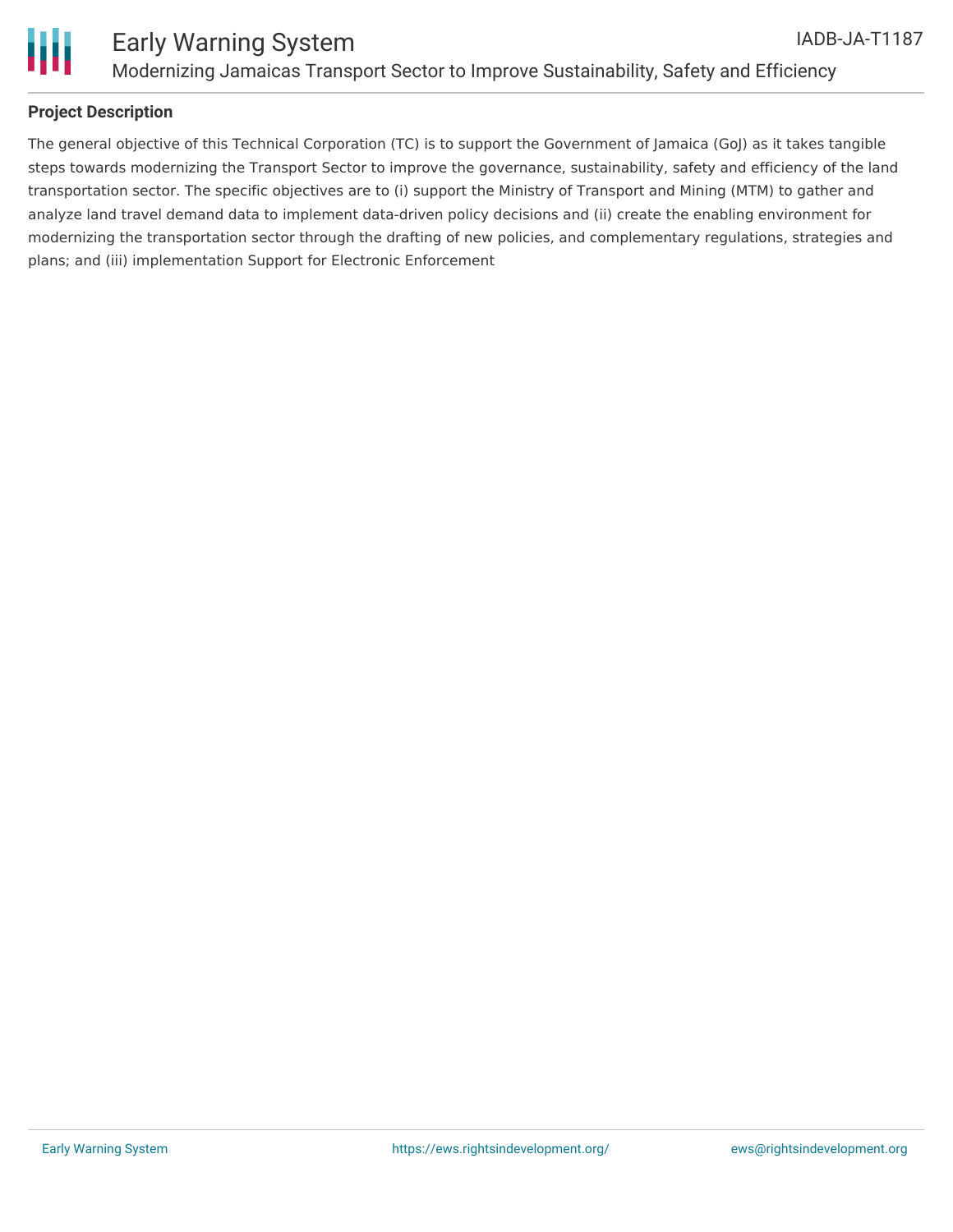

#### Early Warning System Modernizing Jamaicas Transport Sector to Improve Sustainability, Safety and Efficiency IADB-JA-T1187

#### **Investment Description**

• Inter-American Development Bank (IADB)